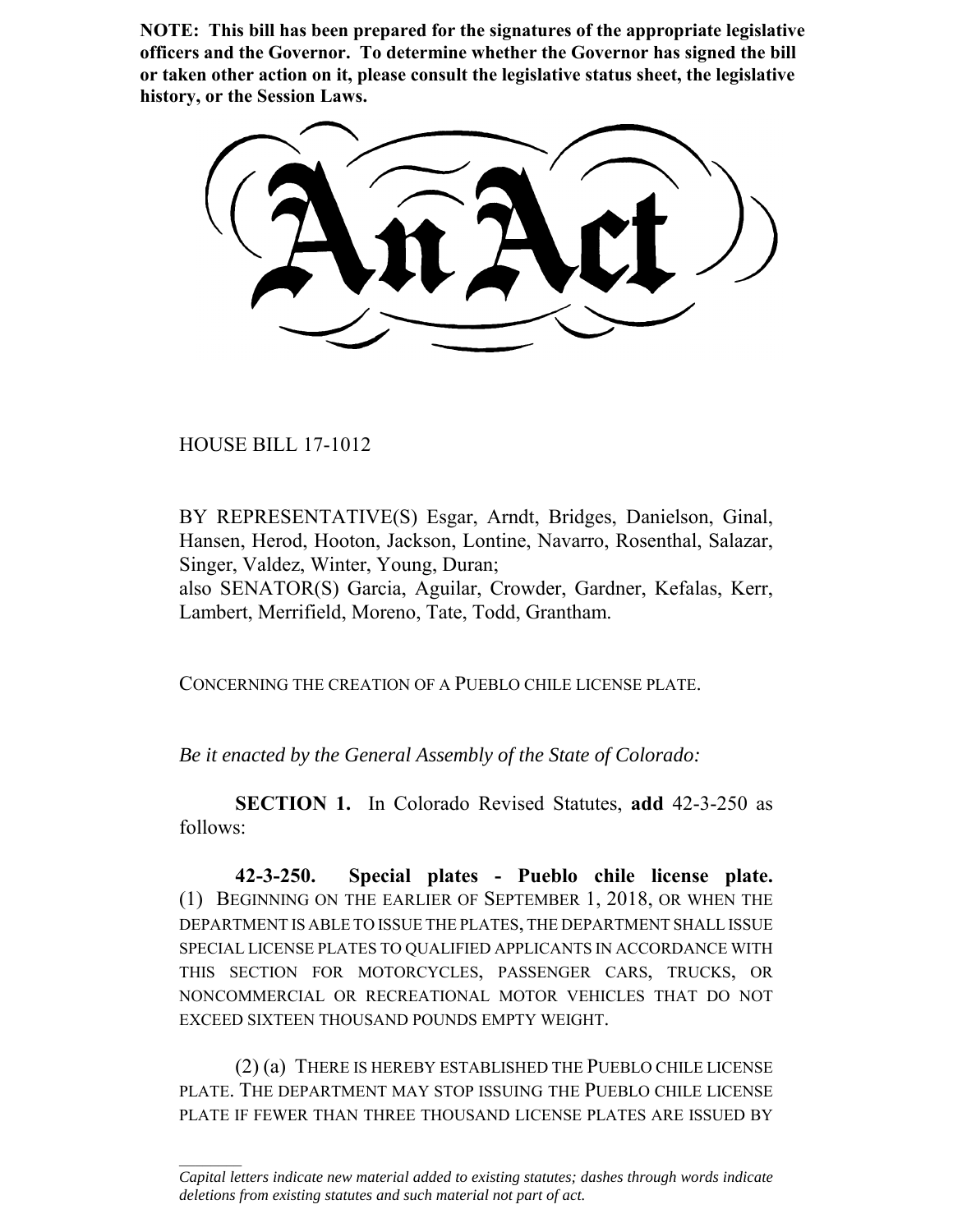JULY 1, 2022. A PERSON WHO WAS ISSUED A PUEBLO CHILE LICENSE PLATE ON OR BEFORE JULY 1, 2022, MAY CONTINUE TO USE THE LICENSE PLATE AFTER JULY 1, 2022, REGARDLESS OF WHETHER THE DEPARTMENT STOPS ISSUING THE SPECIAL LICENSE PLATE.

(b) THE DEPARTMENT SHALL USE A DESIGN FROM AN ASSOCIATION OF PUEBLO CHILE GROWERS, BUT THE DESIGN MUST CONFORM TO DEPARTMENT STANDARDS AND BE APPROVED BY THE DEPARTMENT.

(3) THE AMOUNT OF THE TAXES AND FEES FOR SPECIAL LICENSE PLATES UNDER THIS SECTION IS THE SAME AS THE AMOUNT OF THE TAXES AND FEES FOR REGULAR MOTOR VEHICLE LICENSE PLATES; EXCEPT THAT THE DEPARTMENT SHALL COLLECT AN ADDITIONAL ONE-TIME FEE OF TWENTY-FIVE DOLLARS FOR ISSUANCE OR REPLACEMENT OF THE LICENSE PLATE. THE DEPARTMENT SHALL TRANSMIT THE ADDITIONAL ONE-TIME FEE TO THE STATE TREASURER, WHO SHALL CREDIT THE FEE TO THE HIGHWAY USERS TAX FUND CREATED IN SECTION 43-4-201.

(4) AN APPLICANT MAY APPLY FOR PERSONALIZED PUEBLO CHILE LICENSE PLATES. UPON PAYMENT OF THE ADDITIONAL FEE REQUIRED BY SECTION 42-3-211 (6)(a) FOR PERSONALIZED LICENSE PLATES, THE DEPARTMENT MAY ISSUE THE PLATES IF THE APPLICANT COMPLIES WITH SECTION 42-3-211.IF AN APPLICANT HAS EXISTING PERSONALIZED LICENSE PLATES FOR A MOTOR VEHICLE, THE APPLICANT MAY TRANSFER THE COMBINATION OF LETTERS OR NUMBERS TO A NEW SET OF PUEBLO CHILE LICENSE PLATES FOR THE VEHICLE UPON PAYING THE FEE REQUIRED BY SECTION 42-3-211 (6)(a) AND UPON TURNING IN THE EXISTING PLATES TO THE DEPARTMENT. A PERSON WHO HAS OBTAINED PERSONALIZED LICENSE PLATES UNDER THIS SUBSECTION (4) SHALL PAY THE ANNUAL FEE IMPOSED BY SECTION 42-3-211 (6)(b) FOR RENEWAL OF THE PERSONALIZED PLATES. THE FEES UNDER THIS SUBSECTION (4) ARE IN ADDITION TO ALL OTHER APPLICABLE TAXES AND FEES.

**SECTION 2.** In Colorado Revised Statutes, **amend** 42-3-312 as follows:

**42-3-312. Special license plate surcharge.** In addition to any other fee imposed by this article ARTICLE 3, an applicant for a special license plate created by rule in accordance with section 42-3-207, as the section existed when the plate was created, or license plates issued pursuant to

## PAGE 2-HOUSE BILL 17-1012